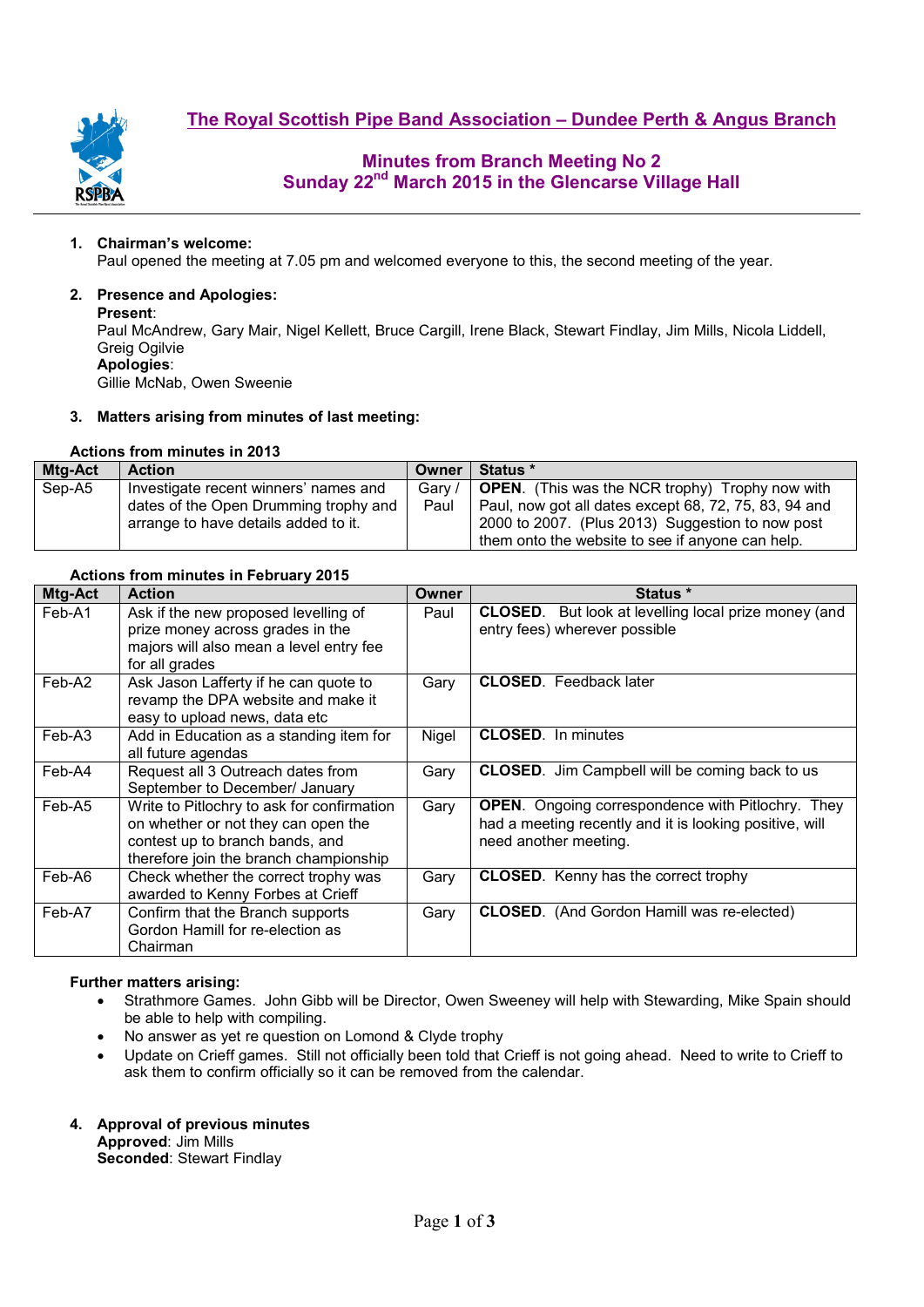

# **Minutes from Branch Meeting No 2 Sunday 22nd March 2015 in the Glencarse Village Hall**

## **5. Correspondence:**

- Email from Kirkcaldy asking when entry form will go up
- Email about mini-bands, asking if in Forfar. Replied
- Gillie included a link to the Aberfeldy Mod, first Saturday in June
- Asked to agree to a contract to hold meetings here in Glencarse. Done
- Jason Lafferty has replied with info about costs to run website. Morag McKenzie has also provided info
- Member of Stockbridge, from Blackwater Brewery asking if they could put a beer tent up at Crieff
- Edradour will be in touch to advise if the band will be competing or not this year. (Might be a band of learners)
- Strathmore Games confirmed it will just be grades 4, 3 and 2. No DM's (no DM judges available)
- Perth Games general correspondence
- Correspondence from Carnoustie Games committee in relation to the money.

### **6. Treasurer's Report:**

• Irene presented the accounts, contained in a separate confidential document

#### **7. Music Board Report:**

- Bruce reported that there have been no recent meetings:
	- Keeping an eye on various bands at the moment

#### **8. Director's Report:**

- Paul reported as follows from the last directors' meeting:
	- Some of the standing committees have been altered, including Music Board
	- Gary did the minutes of the Stewards and Compilers meeting
	- Paul nominated the auditor for an honorary life membership, agreed
	- The President, George Usher, was re-elected for 3 years, as was Paul
	- AGM. The two rule changes went through, meaning that Novice Juvenile will be split from next year into A and B grades.
	- Another site still being considered for a new HQ, possibly available from 2019 onwards

### **9. Education (included as a standing item from this meeting forward)**

- Paul has been appointed as Director for Education (but still to find out what this entails!)
- We have sent an email to Jim Campbell requesting 3 dates in September, October and November for a repeat of Day 1 from last year, a follow-up and then the exam. Awaiting his reply

## **10. Website Report:**

- Gary got in touch with Jason Lafferty of Scotia Design, who runs the Branch website
- Jason would need a single point of contact, and has given costs if we wanted to re-build (minuted in the Treasurer's report). All agreed to go with this solution, and Bruce will ask Carnoustie if their sponsors would be happy to donate the reserved money for this in exchange for website advertising
- Ask Jason to allow for electronic entries
- Nicola Liddell is prepared to be the single point of contact for sending info to Jason

### **11. AOCB:**

- **RSPBA Magazine.** Gary will contact Craig Fyall to see if he has been able to contact Ian Campbell yet
	- **Grade 4 Branch Championship 2 trophies needed?**
		- As there will be (at least) 2 contests with separate 4A and 4B contests, we will need to split out 4A and 4B in the Branch Championship. This should be possible, and Jim has offered to donate one of the 2 trophies we will need if required.
- **Nigel: Loch Leven Contest**
	- Very poor take up on sponsorship so far. £1,050 guaranteed so far, out of a nominal £1,800 (ish) required. Gary to apply for cost of hiring campus, adjudicator fees and travel, officials travel and meals
	- Agreed to amend the Kinross contest to make the contest 4B and 4A